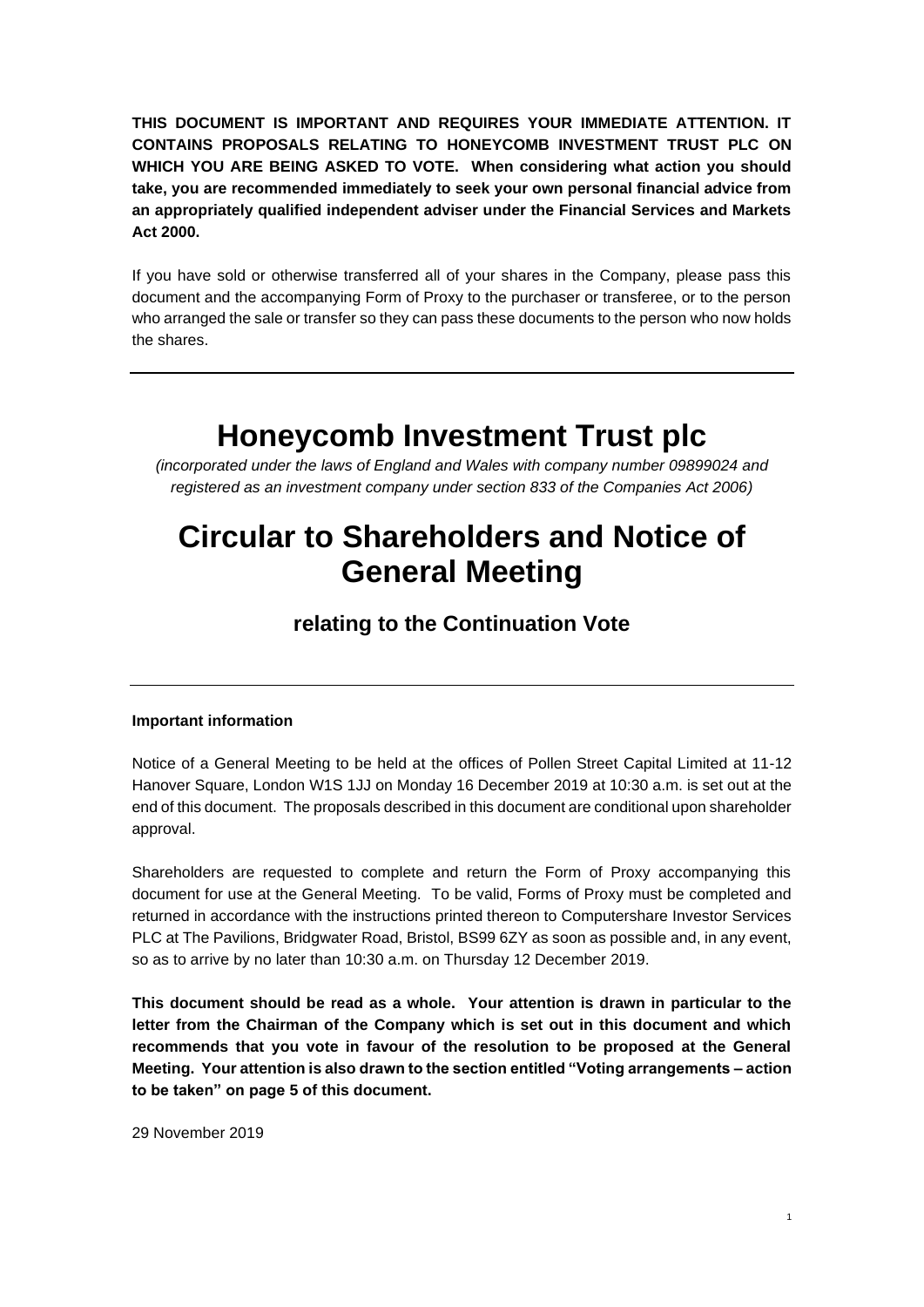## **TABLE OF CONTENTS**

| EXPECTED TIMETABLE OF PRINCIPAL EVENTS           | 3 |
|--------------------------------------------------|---|
| LETTER FROM THE CHAIRMAN                         |   |
| <b>DEFINITIONS</b>                               |   |
| NOTICE OF GENERAL MEETING                        | 8 |
| IMPORTANT NOTES TO THE NOTICE OF GENERAL MEETING | 9 |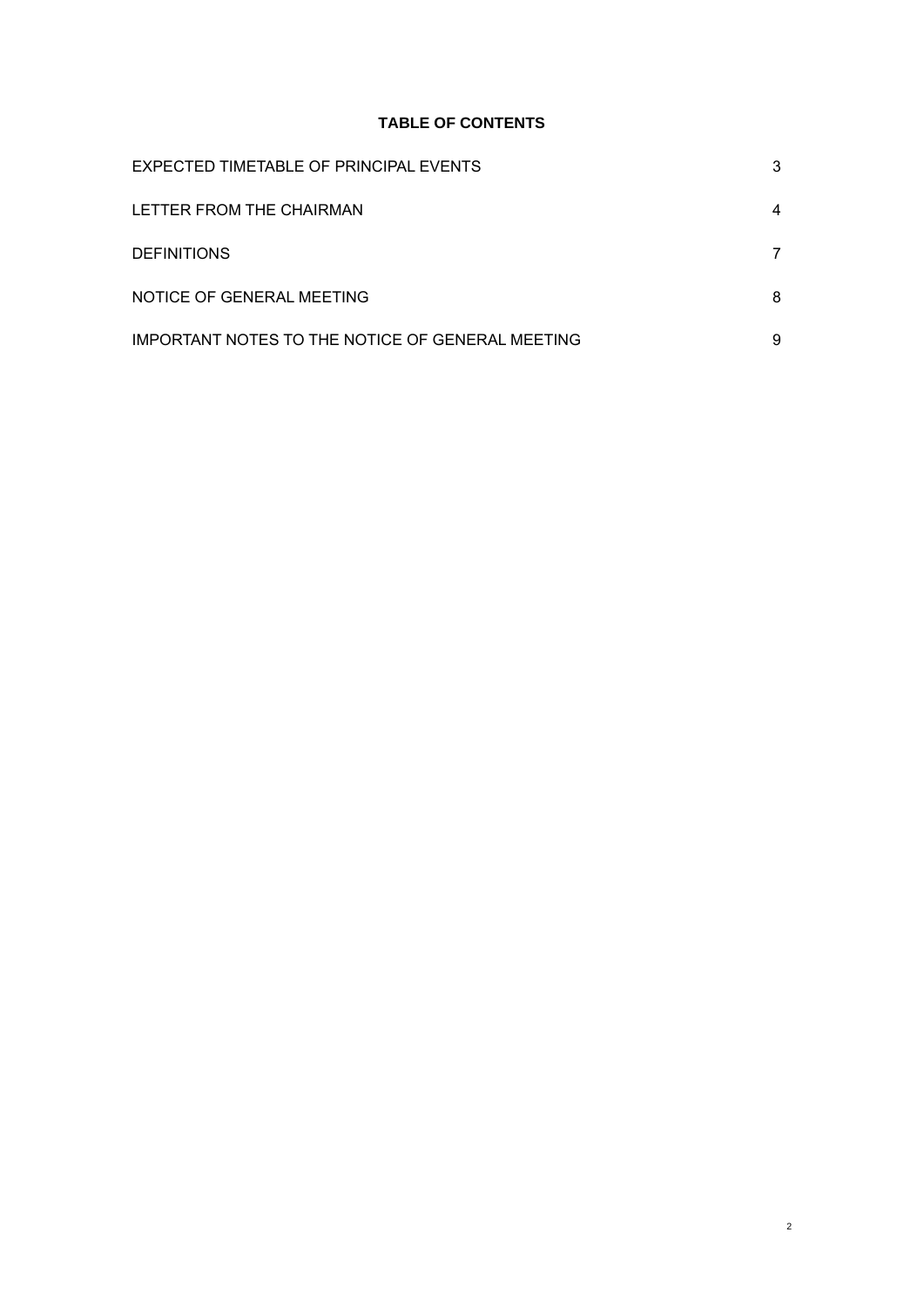# **EXPECTED TIMETABLE OF PRINCIPAL EVENTS**

<span id="page-2-0"></span>

| Date of the Notice of General Meeting              | 29 November 2019               |
|----------------------------------------------------|--------------------------------|
| Latest time and date for receipt of Forms of Proxy | 12 December 2019 at 10:30 a.m. |
| <b>General Meeting</b>                             | 16 December 2019 at 10:30 a.m. |

References to times in this document are to London times unless otherwise stated. Any changes to the expected timetable will be notified by the Company through a regulatory information service.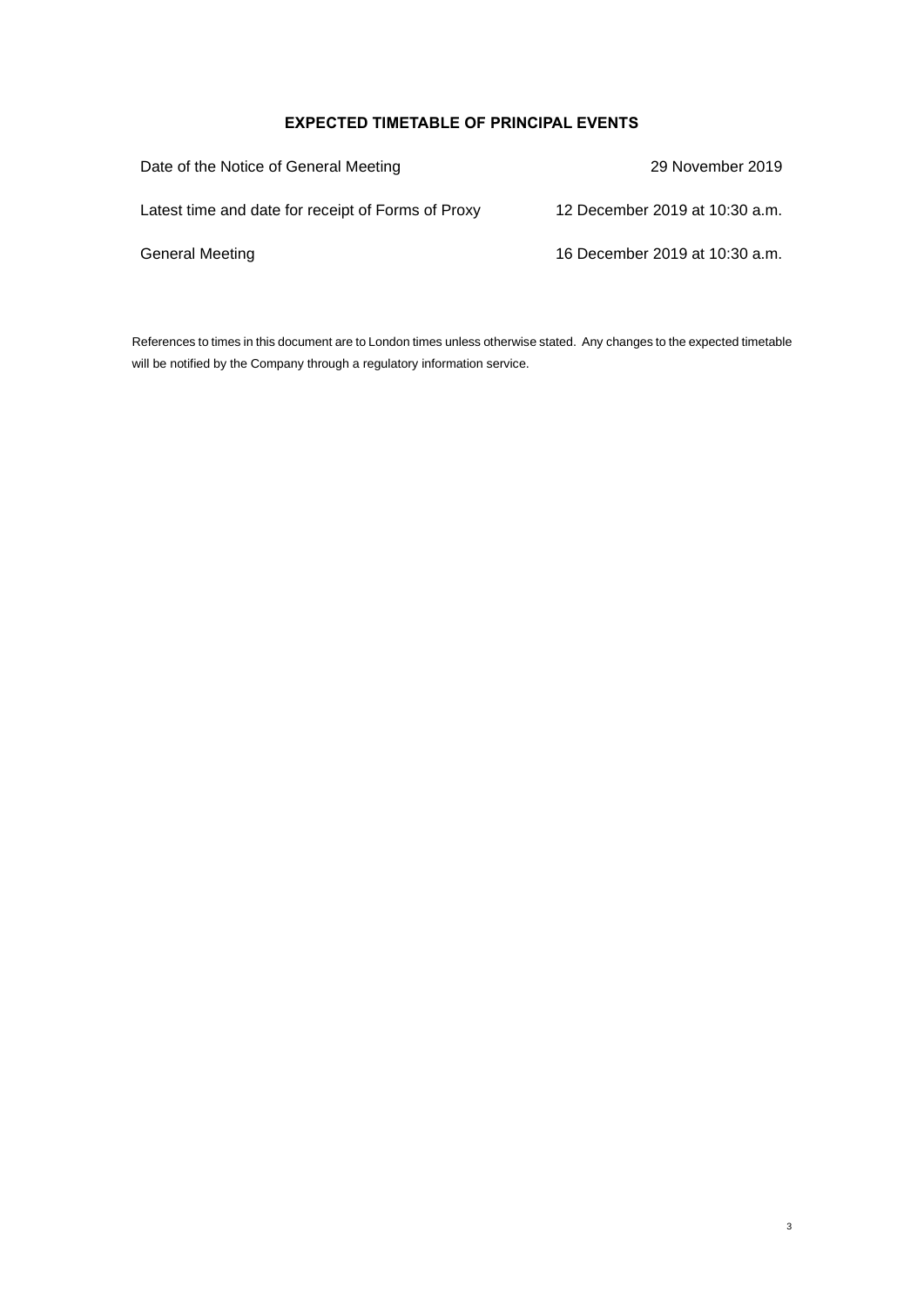### **LETTER FROM THE CHAIRMAN**

# **Honeycomb Investment Trust plc**

<span id="page-3-0"></span>*(incorporated under the laws of England and Wales with company number 09899024 and registered as an investment company under section 833 of the Companies Act 2006)*

*Directors:* Robert Sharpe *(Chairman)* James Coyle Richard Rowney

*Registered office:*  6<sup>th</sup> Floor 65 Gresham Street London EC2V 7NQ

29 November 2019

Dear Shareholder,

#### **Introduction**

I am pleased to enclose the notice of a general meeting of Honeycomb Investment Trust plc (the "**Company**") which will be held on Monday 16 December 2019 at 10:30 a.m. at the offices of Pollen Street Capital Limited at 11-12 Hanover Square, London W1S 1JJ (the "**General Meeting**"), at which Shareholders will be invited to vote on the continued operation of the Company as an investment trust (the "**Continuation Vote**").

This letter sets out the background to and rationale for the Continuation Vote, the intended effect on the Company, certain other considerations related to the Continuation Vote and the articles of association of the Company (the "**Articles**"), together with the reasons why the Board unanimously recommends that you vote in favour of the resolution giving effect to the Continuation Vote at the General Meeting.

### **Continuation Vote**

Under the Articles, a continuation vote is scheduled to be held at the Company's annual general meeting in 2021 in order to extend the Company's life for another five years. However, the Directors believe that it is beneficial to the Company for a continuation vote to be held earlier, at the General Meeting on Monday 16 December 2019.

The Company's primary leverage facility is due to mature within the next 12 months and the Directors believe that, to secure optimal terms on a replacement facility, it is important that the Continuation Vote is passed by Shareholders at the General Meeting to give greater certainty as to the Company's longer term investment period. If secured, the Company will be in a stronger position to negotiate more favourable terms with lenders which the Directors believe will provide enhanced returns to Shareholders. In addition, increased certainty as to the life of the Company will further enable the Company to continue to build effective long-term partnerships with key new and existing counterparties and borrowers. It will also allow the Company the opportunity to continue to grow and diversify its portfolio whilst continuing to deliver its investment objective of providing Shareholders with an attractive level of dividend income and capital growth.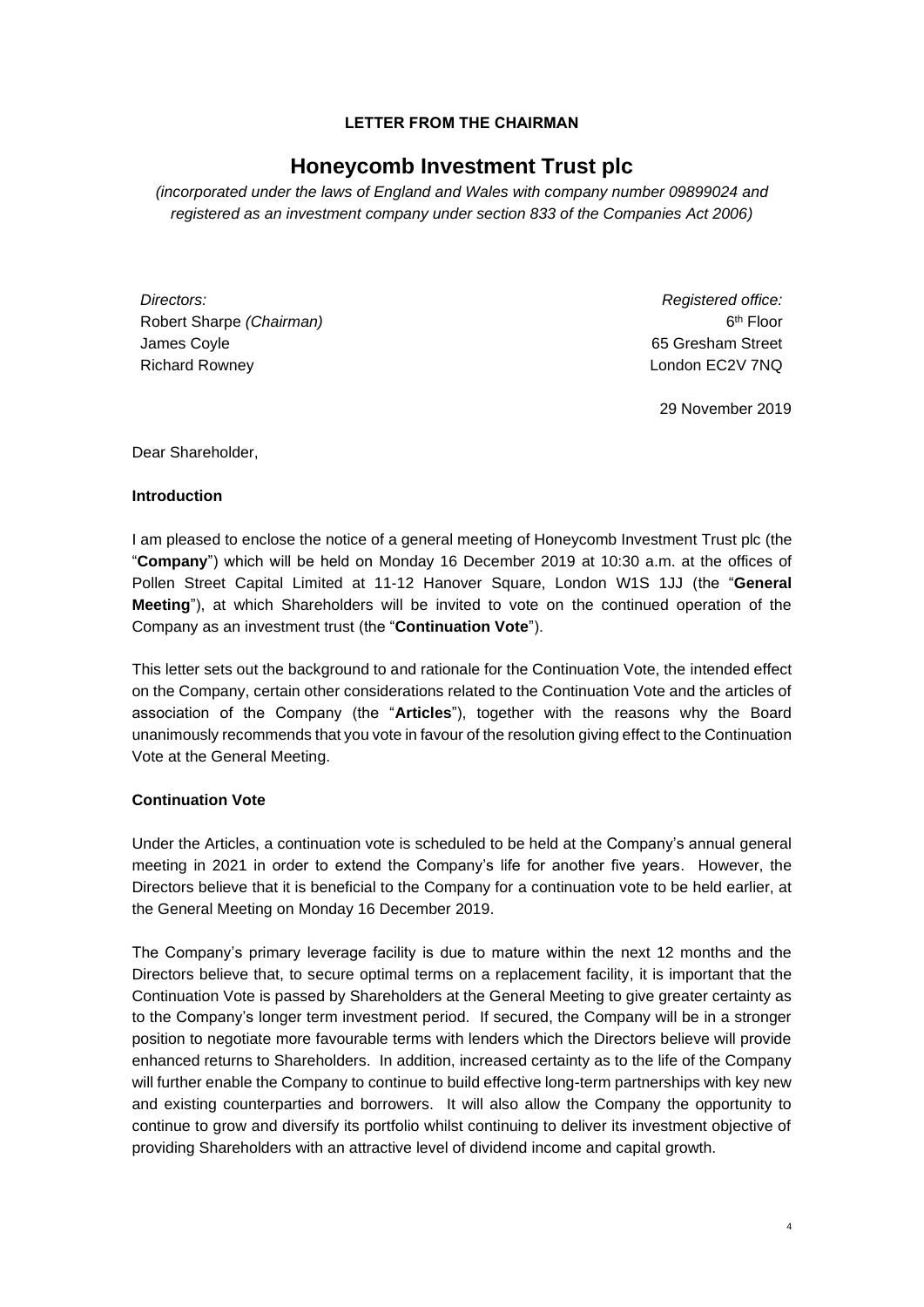If the Continuation Vote is not passed by Shareholders at the General Meeting, Shareholders will have an opportunity to consider whether the Company should be discontinued at a vote at the Company's annual general meeting in 2021.

# **General Meeting**

The resolution giving effect to the Continuation Vote will be proposed as an ordinary resolution; this means that more than half of the votes cast must be in favour in order for the resolution to be passed.

All Shareholders are entitled to attend and vote at the General Meeting. In accordance with the Articles, all Shareholders present in person or by proxy shall upon a show of hands have one vote and upon a poll shall have one vote in respect of each share held. In order to ensure that a quorum is present at the General Meeting, it is necessary for two Shareholders entitled to vote to be present, whether in person or by proxy (or, if a corporation, by a representative).

The formal notice convening the General Meeting is set out at the end of this document. The Company is relying on its existing authority to convene the General Meeting on 14 clear days' notice in order to be able to hold the General Meeting on Monday 16 December 2019.

# **Documents available for inspection**

The following documents are available for inspection during normal business hours at the registered office of the Company at 6<sup>th</sup> Floor 65 Gresham Street, London, England, EC2V 7NQ on any business day from Friday 29 November 2019 until the time of the General Meeting and may also be inspected at the General Meeting venue at the offices of Pollen Street Capital Limited at 11-12 Hanover Square, London W1S 1JJ from 9:00 a.m. on the day of the General Meeting until the conclusion of the General Meeting:

- this document; and
- a copy of the Articles.

# **Voting arrangements – action to be taken**

The resolution for consideration at the General Meeting will be voted on by way of a poll, rather than a show of hands. This means that Shareholders will have one vote for each share held. The Company believes this will result in a more accurate reflection of the views of Shareholders by ensuring that every vote is recognised, including the votes of all Shareholders who are unable to attend the General Meeting but who have appointed a proxy for it.

If you would like to vote on the resolution but will not be attending the General Meeting, you may appoint a proxy by completing and returning the enclosed proxy form. Alternatively, you may appoint a proxy electronically via www.investorcentre.co.uk/eproxy by following the instructions or, if you hold your shares in CREST, you may appoint a proxy via the CREST system. Notice of your appointment of a proxy should reach the Company's registrar, Computershare Investor Services PLC, at The Pavilions, Bridgwater Road, Bristol, BS99 6ZY, by 10:30 a.m. on Thursday 12 December 2019. If you hold your shares through a nominee service, please contact the nominee service provider regarding the process for appointing a proxy.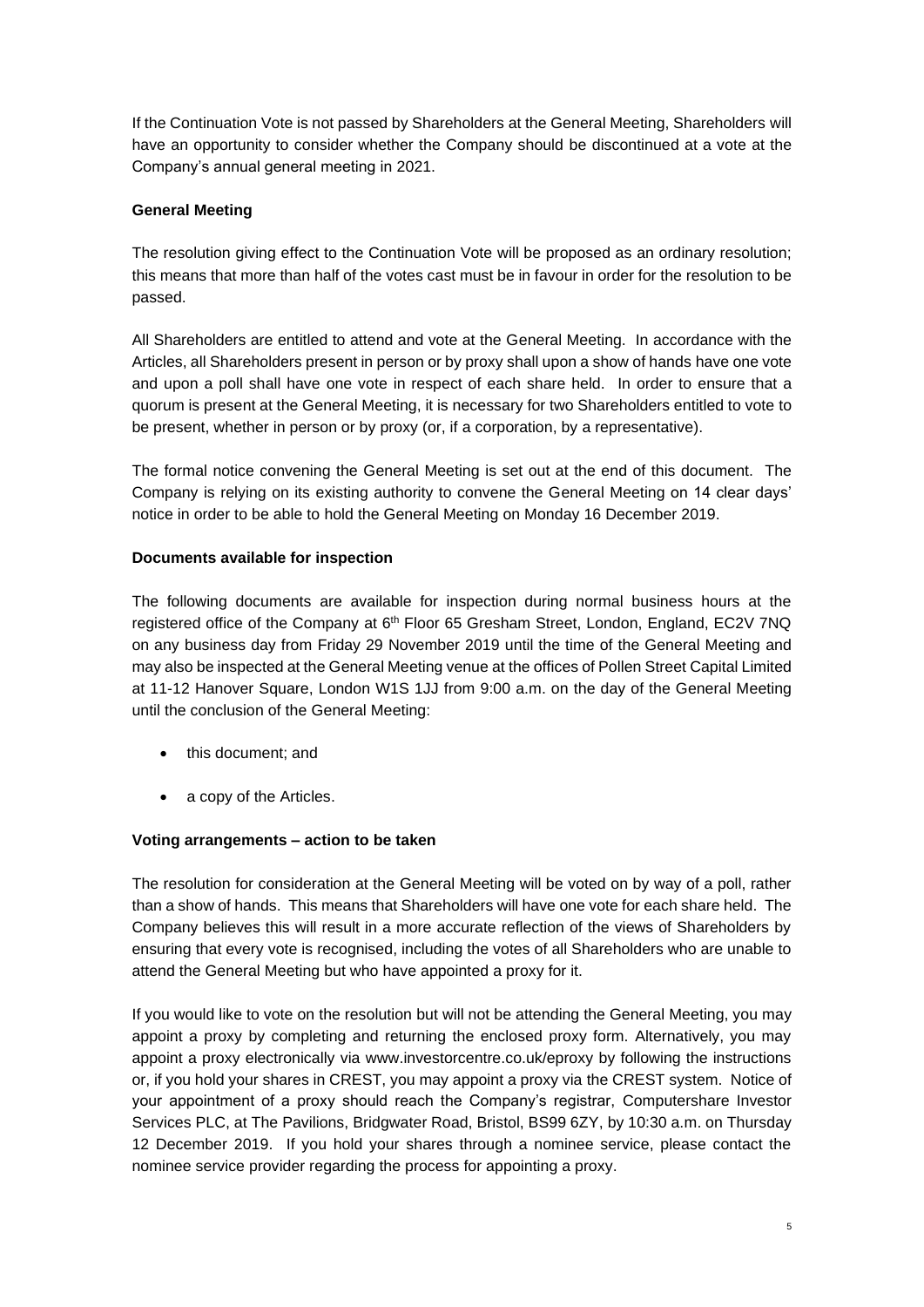### **Recommendation**

**The full text of the resolution relating to the Continuation Vote is contained in the Notice of General Meeting. The Directors consider that the resolution to be proposed at the General Meeting is in the best interests of the Company and its members as a whole. The Directors unanimously recommend that Shareholders vote in favour of the resolution.** 

Yours sincerely,

**Robert Sharpe** Chairman Honeycomb Investment Trust plc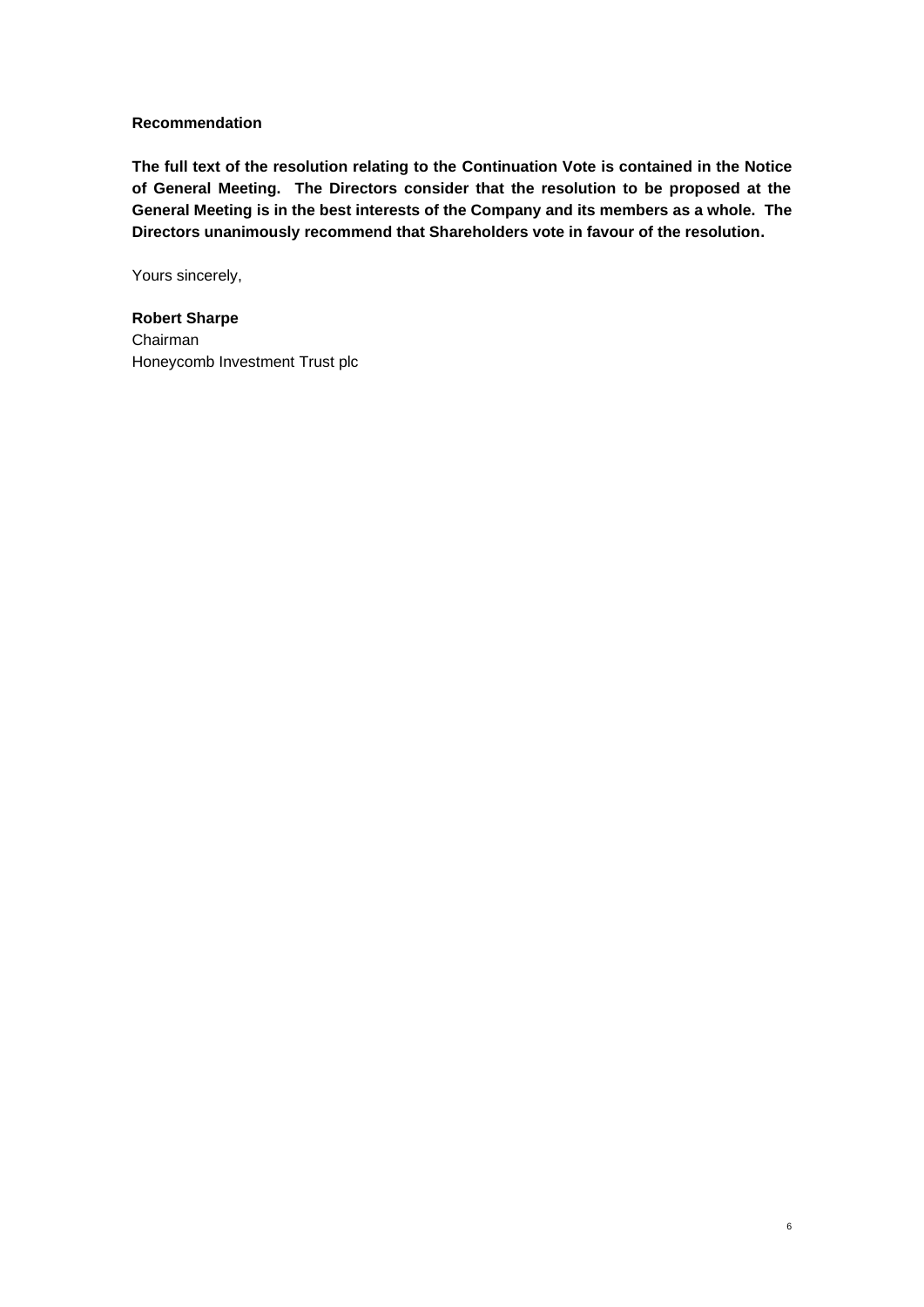#### **DEFINITIONS**

<span id="page-6-0"></span>In this document the words and expressions listed below have the meanings set out opposite them, except where the context otherwise requires:

- "**Articles**" the articles of association of the Company;
- "**C Shares**" the C shares with a nominal value of £0.10 each in the capital of the Company, having the rights and being subject to the restrictions set out in the Articles, which will convert into Ordinary Shares in accordance with the Articles;
- "**Company**" Honeycomb Investment Trust plc;
- "**Continuation Vote**" the vote proposed to take place at the General Meeting on the continued operation of the Company as an investment trust;
- "**Form of Proxy**" the form of proxy provided with this document for use by Shareholders in connection with the General Meeting;
- "**General Meeting**" the general meeting of the Company held for the purposes of enabling the Consideration Vote to be put to Shareholders;
- "**Ordinary Shares**" the ordinary shares with a nominal value of £0.01 each in the capital of the Company, having the rights and being subject to the restrictions set out in the Articles; and

7

"**Shareholder**" a holder of any Ordinary Shares and/or any C Shares.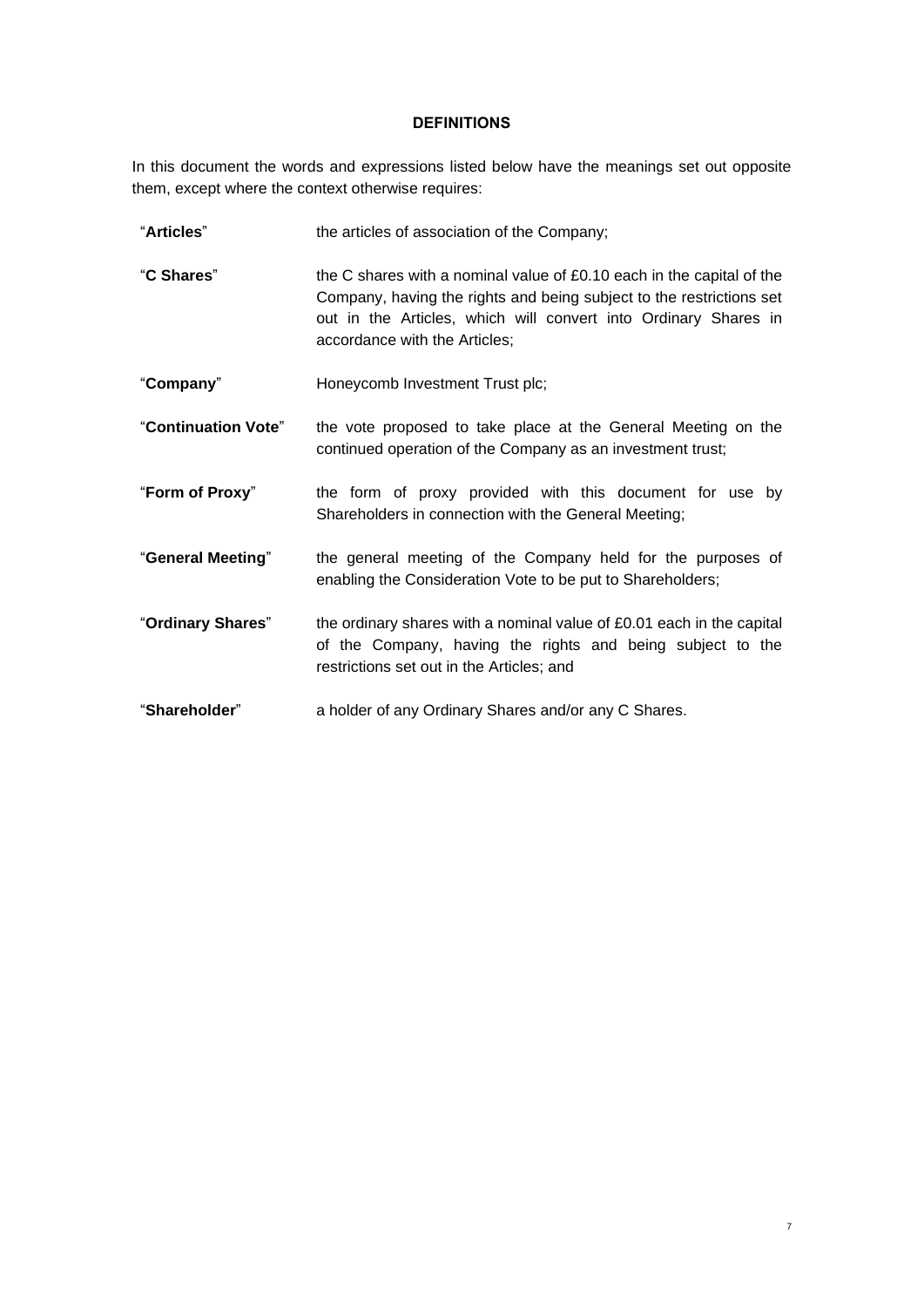### **NOTICE OF GENERAL MEETING**

# **Honeycomb Investment Trust plc**

<span id="page-7-0"></span>*(incorporated under the laws of England and Wales with company number 09899024 and registered as an investment company under section 833 of the Companies Act 2006)*

Notice is hereby given that a General Meeting of Honeycomb Investment Trust plc (the "**Company**") will be held at the offices of Pollen Street Capital Limited at 11-12 Hanover Square, London W1S 1JJ on Monday 16 December 2019 at 10:30 a.m. to transact the business set out in the resolution below.

The resolution will be proposed as an ordinary resolution; this means that more than half of the votes cast must be in favour in order for the resolution to be passed.

### **Ordinary resolution**

**THAT** the continuation of the Company as an investment trust until the annual general meeting of the Company falling five years after the date of this resolution be approved.

BY ORDER OF THE BOARD

Link Company Matters Limited *Company Secretary* 29 November 2019 6 th Floor, 65 Gresham Street, London, EC2V 7NQ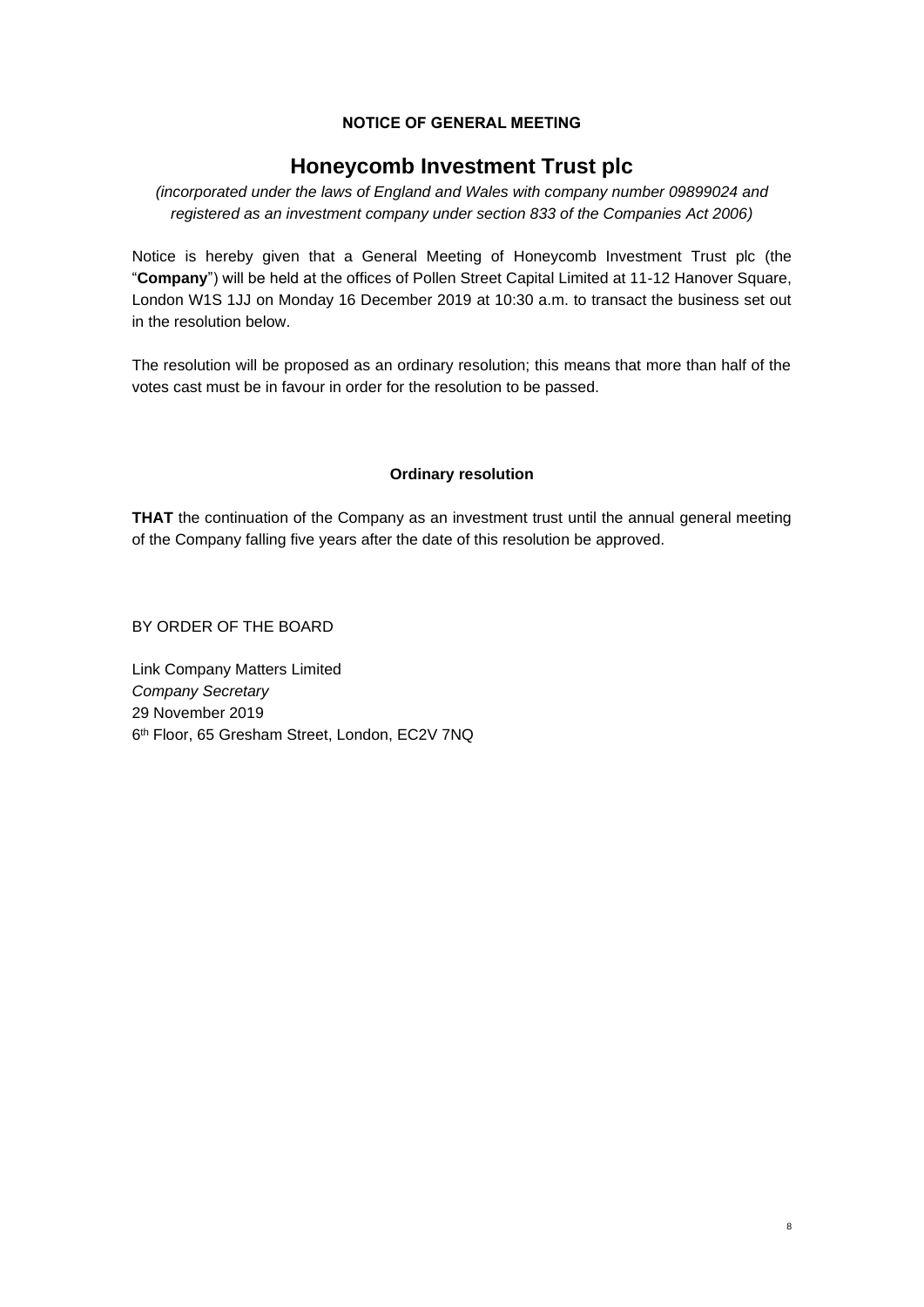#### **IMPORTANT NOTES TO THE NOTICE OF GENERAL MEETING**

<span id="page-8-0"></span>The following notes explain your general rights as a Shareholder and your right to attend and vote at this General Meeting or to appoint someone else to vote on your behalf.

- 1. To be entitled to attend and vote at the General Meeting (and for the purpose of the determination by the Company of the number of votes they may cast), Shareholders must be registered in the Register of Members of the Company at close of business on Thursday 12 December 2019 (or, in the event of any adjournment, 48 hours before the time fixed for the adjourned meeting). Changes to the Register of Members after the relevant deadline shall be disregarded in determining the rights of any person to attend and vote at the meeting. There are no other procedures or requirements for entitled Shareholders to comply with in order to attend and vote at the General Meeting. In alignment with best practice for listed companies, it is the current intention that the resolution to be put to the General Meeting will be voted on by way of a poll and not by show of hands. The Company believes that a poll is more representative of Shareholders' voting intentions because Shareholder votes are counted according to the number of ordinary shares held and all votes tendered are taken into account.
- 2. Shareholders, or their proxies, intending to attend the General Meeting in person are requested, if possible, to arrive at the venue at least 30 minutes prior to the commencement of the General Meeting at 10:30 a.m. (UK time) on Monday 16 December 2019 so that their shareholding may be checked against the Company's Register of Members and attendances recorded. If you have any special needs or require wheelchair access to the venue, please contact the Company Secretary by telephone on 020 7954 9796 in advance of the meeting. Mobile phones may not be used in the meeting hall, and cameras and recording equipment are not allowed in the meeting hall.
- 3. Members are entitled to appoint a proxy to exercise all or part of their rights to attend and to speak and vote on their behalf at the General Meeting. A Shareholder may appoint more than one proxy in relation to the General Meeting provided that each proxy is appointed to exercise the rights attached to a different share or shares held by that Shareholder. A proxy need not be a Shareholder. A Form of Proxy, which may be used to make such appointment and to give proxy instructions accompanies this Notice of General Meeting. If you do not have a Form of Proxy and believe that you should have one, or if you require additional forms, please contact the Company's registrar, Computershare Investor Services PLC, on +44 (0)370 707 4023. Calls to this number cost no more than a national rate from any type of phone or provider. If in doubt, you should check with your phone line provider as to the exact cost involved for you to call this number. Lines are open 8.30 a.m.  $-$  5.30 p.m., Monday  $-$  Friday (excluding bank holidays).
- 4. In the case of joint holders, where more than one of the joint holders purports to appoint a proxy, only the appointment submitted by the most senior holder will be accepted. Seniority is determined by the order in which the names of the joint holders appear in the Company's Register of Members in respect of the joint holding (the first named being the most senior).
- 5. Any person to whom this notice is sent who is a person nominated under section 146 of the Companies Act 2006 (the "**Act**") to enjoy information rights (a "**Nominated Person**")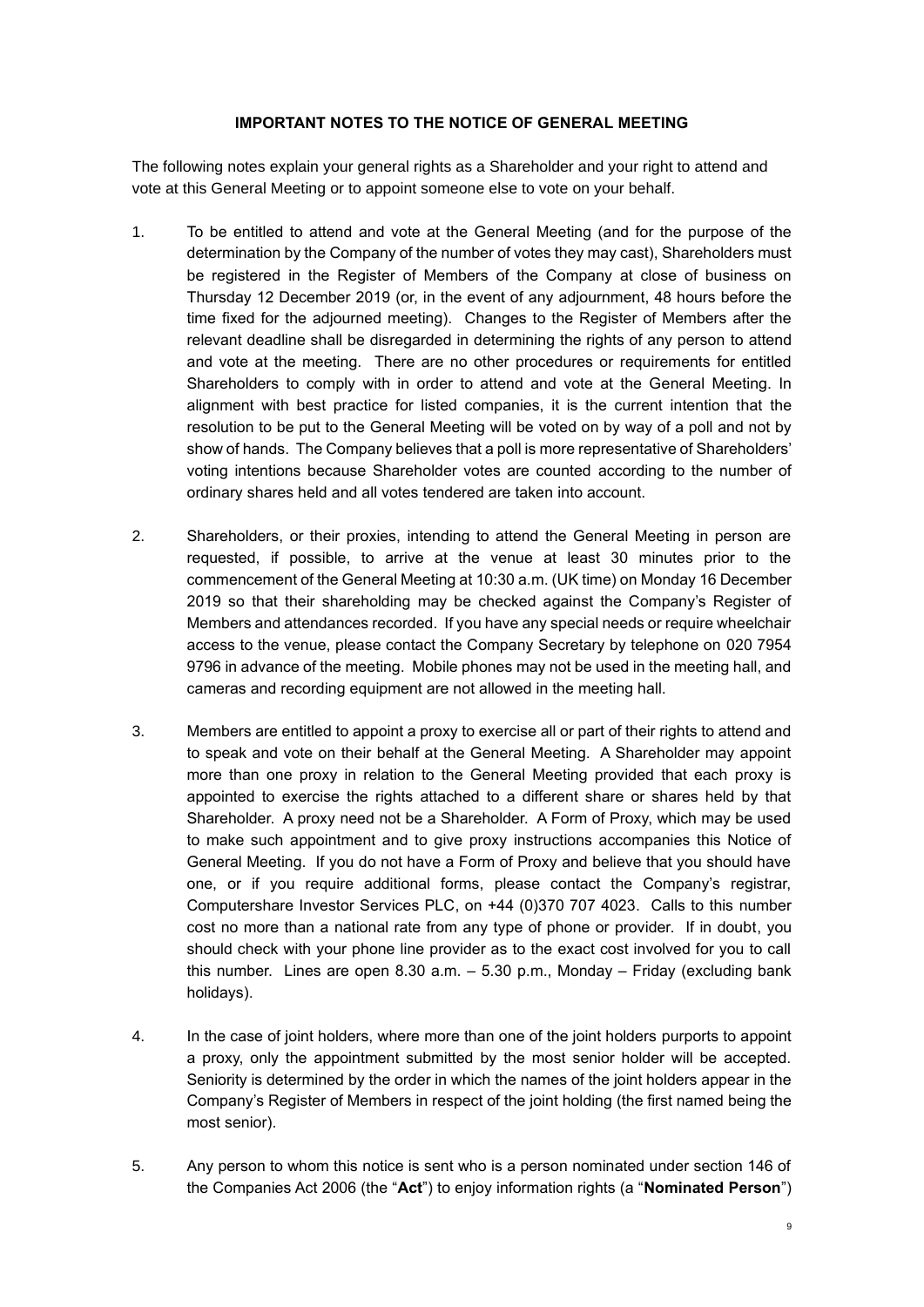may, under an agreement between him/her and the Shareholder by whom he/she was nominated, have a right to be appointed (or to have someone else appointed) as a proxy for the General Meeting. If a Nominated Person has no such proxy appointment right or does not wish to exercise it, he/she may, under any such agreement, have a right to give instructions to the Shareholder as to the exercise of voting rights.

- 6. The statement of the rights of Shareholders in relation to the appointment of proxies in notes 3, 4 and 9 do not apply to Nominated Persons. The rights described in these paragraphs can only be exercised by Shareholders.
- 7. A vote withheld is not a vote in law, which means that the vote will not be counted in the calculation of votes for or against the resolution. If no voting indication is given, your proxy will vote or abstain from voting at his or her discretion. Your proxy will vote (or abstain from voting) as he or she thinks fit in relation to any other matter which is put before the General Meeting.
- 8. To be valid, any form of proxy or other instrument appointing a proxy must be received by post or (during normal business hours only) by hand at the Company's registrar, at the address shown on the Form of Proxy or in the case of shares held through CREST, via the CREST system (see note 11 below). As an alternative to completing your hard-copy proxy form, you can appoint a proxy electronically at www.investorcentre.co.uk/eproxy. In each case, for proxy appointments to be valid, they must be received by no later than 10:30 a.m. on Thursday 12 December 2019. If you return more than one proxy appointment, either by paper or electronic communication, that received last by the Company's registrar before the latest time for the receipt of proxies will take precedence. You are advised to read the terms and conditions of use carefully. Electronic communication facilities are open to all Shareholders and those who use them will not be disadvantaged.
- 9. The return of a completed Form of Proxy, other such instrument or any CREST Proxy Instruction (as described in note 11 below) will not prevent a Shareholder attending the General Meeting and voting in person if he/she wishes to do so.
- 10. CREST members who wish to appoint a proxy or proxies through the CREST electronic proxy appointment service may do so for the General Meeting (and any adjournment thereof) by using the procedures described in the CREST Manual (available from https://www.euroclear.com/en.html). CREST Personal Members or other CREST sponsored members, and those CREST members who have appointed a service provider, should refer to their CREST sponsor or voting service provider(s), who will be able to take the appropriate action on their behalf.
- 11. In order for a proxy appointment or instruction made by means of CREST to be valid, the appropriate CREST message (a "**CREST Proxy Instruction**") must be properly authenticated in accordance with Euroclear UK & Ireland Limited's specifications and must contain the information required for such instructions, as described in the CREST Manual. The message must be transmitted so as to be received by the issuers' agent (ID number 3RA50) by 10:30 a.m. on Thursday 12 December 2019. For this purpose, the time of receipt will be taken to be the time (as determined by the timestamp applied to the message by the CREST application host) from which the issuer's agent is able to retrieve the message by enquiry to CREST in the manner prescribed by CREST. After this time,